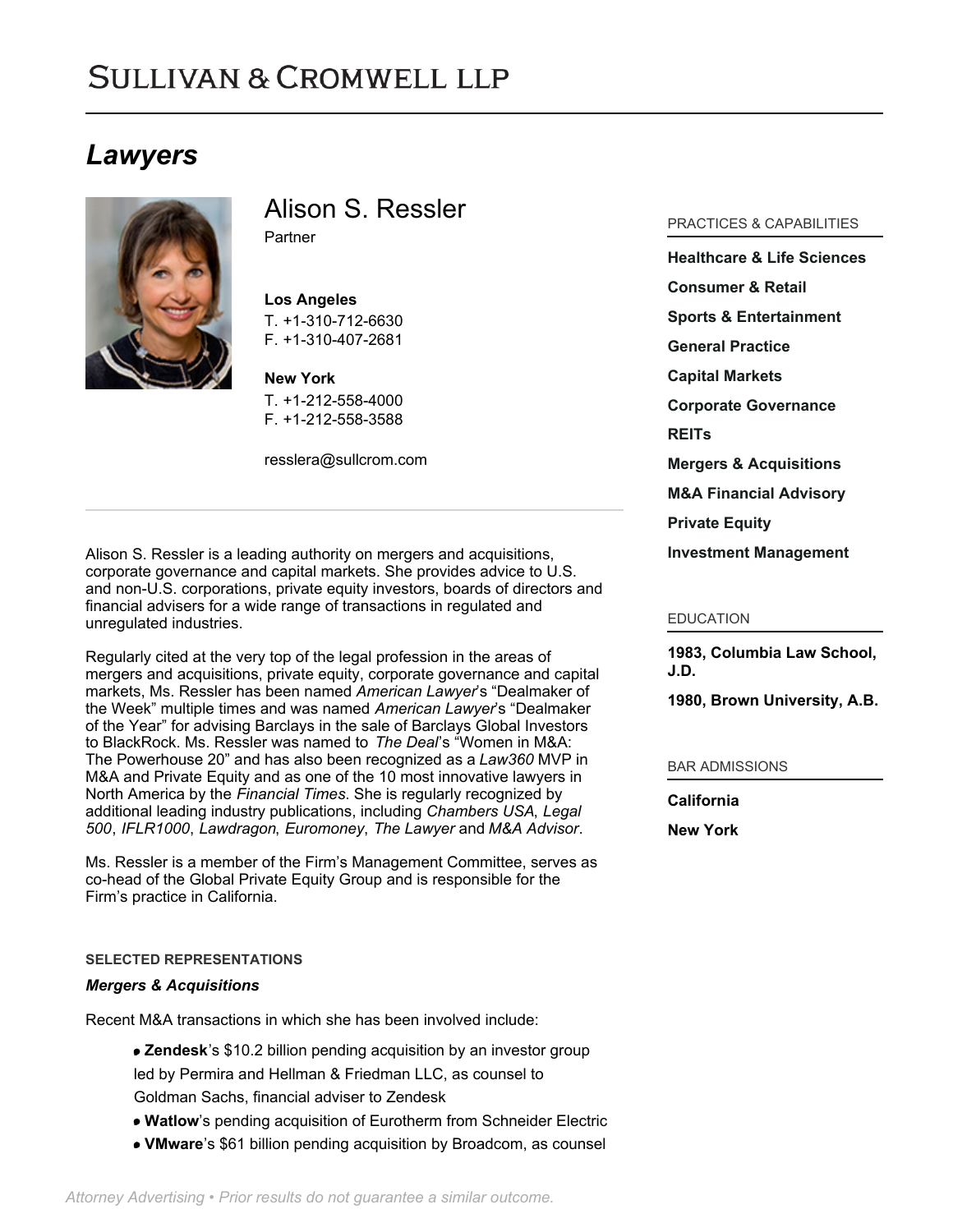to Goldman Sachs, financial adviser to VMware

**Twitter**'s \$44 billion pending acquisition by an entity wholly owned by Elon Musk, as counsel to Goldman Sachs and J.P. Morgan, financial advisers to Twitter

**DigitalBridge Group** in connection with its agreement to acquire AMP Capital's global infrastructure equity investment management business (comprising four investment funds with \$5.5 billion in fee-earning assets under management) for \$328 million; its agreement to acquire Wafra's 31.5% ownership in DigitalBridge's investment management subsidiary for \$800 million (which followed its initial \$400 million investment); its \$3.2 billion sale of its Wellness Infrastructure business to Highgate Capital Investments and Aurora Health Network; and its acquisition of a controlling stake in Vertical Bridge Holdings.

**Mandiant**'s pending \$5.4 billion acquisition by Google, as counsel to Goldman Sachs, exclusive financial adviser to Mandiant

**Shafer Vineyards**' sale of the company and related vineyard real estate to Starfield Properties, a subsidiary of E-Mart

**ATL Investco**'s acquisition of the Atlanta Hawks and in connection with Dyal HomeCourt Partners' minority equity investment in the Atlanta Hawks

**Raintree Systems**' significant investment from Serent Capital

**Vector Group** in connection with Douglas Elliman's intended spin-off into a standalone, publicly traded company

**Saama Technologies** in the strategic growth investment and acquisition of a majority stake in Saama by Carlyle and a co-investor group for up to \$430 million

**Affiliates of Joseph Sanberg** in a recapitalization of Blue Apron and subsequent private placement investments

**Ares**' acquisition of a majority interest in Kuecker Pulse Integration; in connection with Macquarie Infrastructure and Real Assets' acquisition of Cincinnati Bell; as a member of a consortium co-led by Ares and Leonard Green & Partners in the acquisition of Press Ganey; \$1.45 billion strategic partnership with DuPage Medical Group; and acquisition of a significant stake in American **Tire** 

**Ontario Teachers**' strategic investment in Mitratech and acquisition of PODS

**Ares** and **Ontario Teachers**' acquisition of a majority interest in **TricorBraun** 

**Rent-A-Center**'s approximately \$1.8 billion acquisition of Acima Holdings and \$1.365 billion proposed acquisition by Vintage Capital, as counsel to the Board of Directors of Rent-A-Center, later terminated

- **Juniper Networks**' acquisition of Apstra, \$450 million acquisition of 128 Technology and \$405 million acquisition of Mist Systems
- **NVISION Eye Centers** in connection with Ontario Teachers' acquisition of a majority stake in NVISION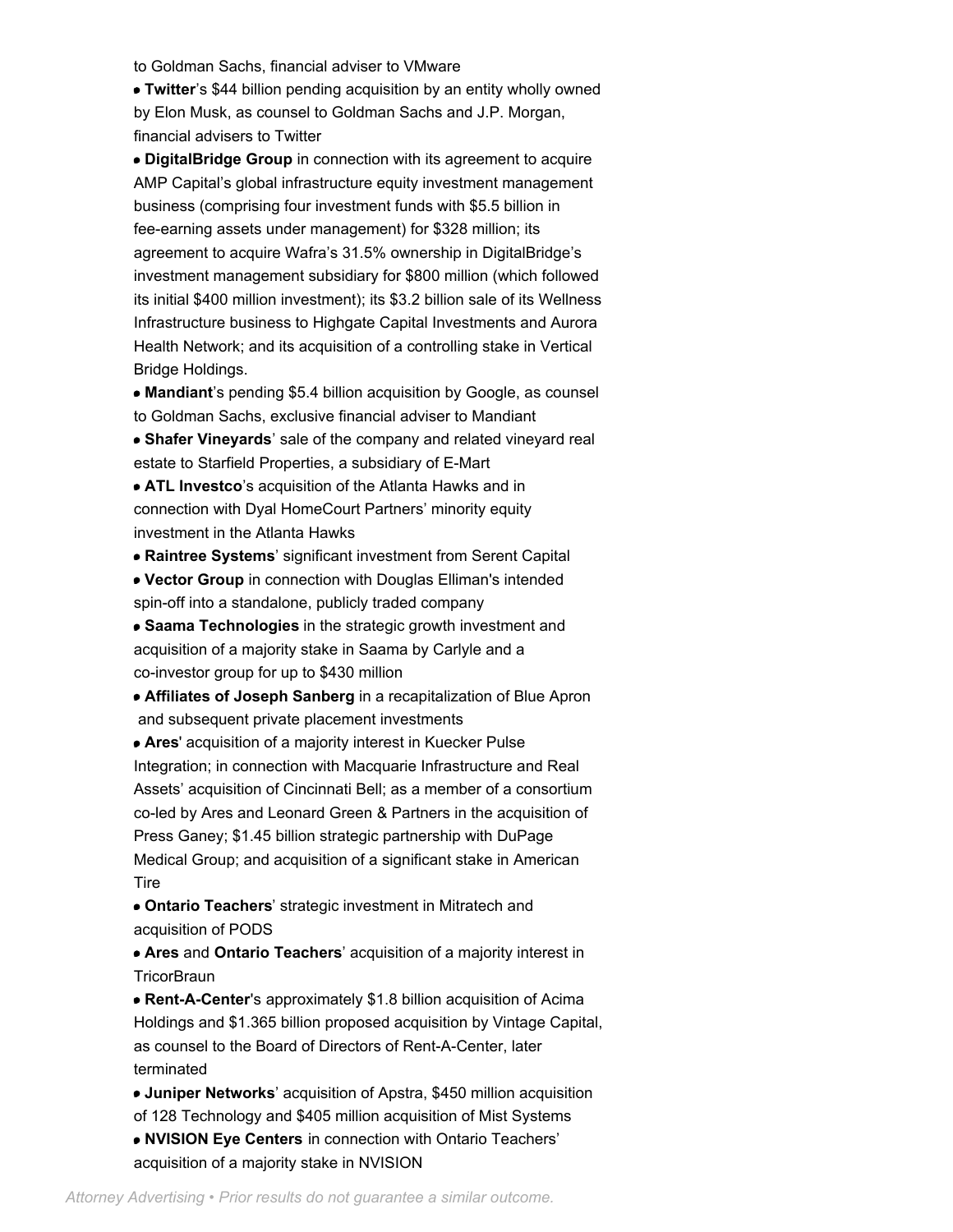**PowerA**'s \$395 million acquisition by ACCO

**Crescent Capital Group** in connection with Sun Life Financial's acquisition of a majority stake in Crescent for up to \$338 million

**A lender** in the financial reorganization and recapitalization that helped J. Crew and Neiman Marcus emerge from bankruptcy

**eBay**'s \$9.2 billion transfer of its Classifieds business to Adevinta, as counsel to Goldman Sachs & Co. and LionTree Advisors, financial advisers to eBay

**California Resources Corporation**'s successful emergence from Chapter 11 and previous \$825 million infrastructure joint venture and equity investment with Development Capital Resources

**Mobile Mini**'s \$6.6 billion merger of equals with WillScot, as counsel to Barclays Capital and Goldman Sachs & Co., financial advisers to Mobile Mini

**Consolidated Aerospace Manufacturing**, controlled by **Tinicum L.P.** and affiliated partnerships managed by Tinicum Incorporated,

in its sale to Stanley Black & Decker for up to \$1.5 billion

**Key Energy Services'** out-of-court restructuring through a debt to equity conversion

**Verily Life Sciences**, an Alphabet company, in its joint venture with Santen Pharmaceutical Co., its \$1 billion investment round, led by Silver Lake, and its \$800 million investment by Temasek

Members of a group of **creditors** and **equity investors** in the \$3 billion pre-packaged Chapter 11 restructuring of Acosta

**Madrone Capital Partners** as the largest outside shareholder and lead investor in viagogo's \$4.05 billion acquisition of StubHub from eBay

**F5 Networks**' \$1 billion acquisition of Shape Security, as counsel to JP Morgan, financial adviser to F5 Networks

**Xperi**'s \$3 billion combination with TiVo, as counsel to Centerview Partners, exclusive financial adviser to Xperi

**KEMET**'s \$1.8 billion acquisition by Yageo, as counsel to Goldman Sachs & Co., financial adviser to KEMET

**Ladenburg Thalmann Financial Services**' \$1.3 billion acquisition by Advisor Group

**Symantec**'s \$10.7 billion sale of its Enterprise Security assets, which include the Symantec name, to Broadcom, as counsel to Goldman Sachs & Co., financial adviser to Symantec and \$2.3 billion acquisition of LifeLock, as counsel to J.P. Morgan Securities, co-lead financial adviser to the Board of Directors of Symantec

**Tableau Software**'s \$15.7 billion acquisition by Salesforce, as counsel to Goldman Sachs & Co., financial adviser to Tableau **Software** 

**Versa**'s sale of **Polartec** to Milliken & Company and Versa's portfolio company, Vestis Retail's acquisition of Sport Chalet

**Global Payments**' \$21.5 billion merger with TSYS, as counsel to BofA Merrill Lynch and J.P. Morgan Securities, financial advisers to Global Payments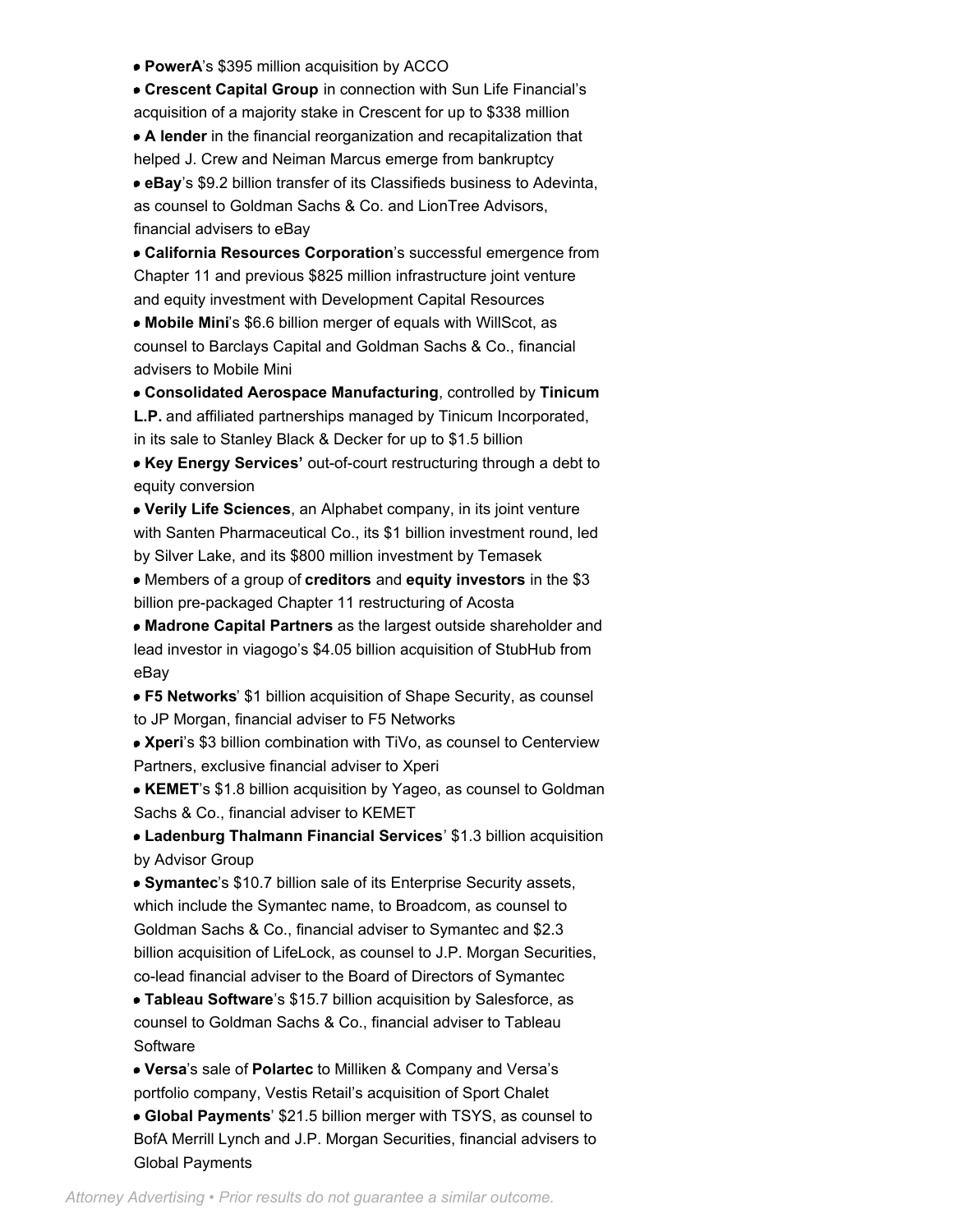**Syntel's \$3.57 billion acquisition by Atos** 

**Joe Tsai**, executive vice chairman and co-founder of Alibaba Group, in his purchase of a 49% interest in the Brooklyn Nets from owner Mikhail Prokhorov

- **Kite Pharma**'s \$11.9 billion acquisition by Gilead Sciences
- **SPO Partners' \$900 million sale of its aggregates business,**

Aggregates USA LLC, to Vulcan Materials Company

**Unified Grocers** in its \$375 million acquisition by SUPERVALU

**Platinum Equity**'s acquisition of a controlling equity stake, along with other noteholders, in the reorganization of Key Energy Services

**Rockwell Collins**' \$6.4 billion acquisition of B/E Aerospace, as counsel to J.P. Morgan Securities, financial advisor to Rockwell Collins

**Oracle**'s \$9.3 billion acquisition of NetSuite, as counsel to Moelis

& Company, financial adviser to the Special Committee of Oracle

**Nortek**'s \$2.8 billion acquisition by Melrose Industries, as counsel to Ares, the largest shareholder in Nortek

FilmYard Holdings, parent company of **MIRAMAX**, in **MIRAMAX**'s acquisition by beIN MEDIA GROUP

**Valeant**'s \$15.8 billion acquisition of Salix; \$55 billion unsolicited offer to acquire Allergan; acquisition of PreCision Dermatology; \$1.4 billion sale of aesthetic products to Galderma; acquisition of Medicis; and unsolicited offer for Cephalon

**Grocery Outlet**'s acquisition by affiliates of Hellman & Friedman, as counsel to MacGregor Read and Eric Lindberg, shareholders and co-CEOs of Grocery Outlet

**Endo**'s \$2.6 billion acquisition of Auxilium

**Tinicum**'s portfolio company Consolidated Aerospace

Manufacturing's acquisition of Bristol Industries, as counsel to Tinicum

**Zynga**'s acquisition of NaturalMotion

American Realty Capital's \$11.2 billion acquisition of **Cole Real Estate**, as counsel to Christopher Cole and certain other executives and Cole Credit Property Trust III's acquisition of **Cole Holdings**

**Dole Foods**' acquisition by an investor group led by Dole Chairman and CEO David Murdock, as counsel to Dole's special committee

CPG International's acquisition by **Ares** and **Ontario Teachers** 

Purchase of **Activision Blizzard** shares from Vivendi, as counsel to ASAC II, an investment vehicle led by Activision CEO Bobby Kotick and Co-Chairman Brian Kelly

**Dell**'s acquisition by investor group led by Michael Dell and Silver Lake Partners and financed in part by **Microsoft**, as counsel to **Microsoft** 

Microsoft's acquisition of **Skype Global** from investor group led by **Silver Lake**, as counsel to both Skype and Silver Lake

## *Professional Activities and Community Involvement*